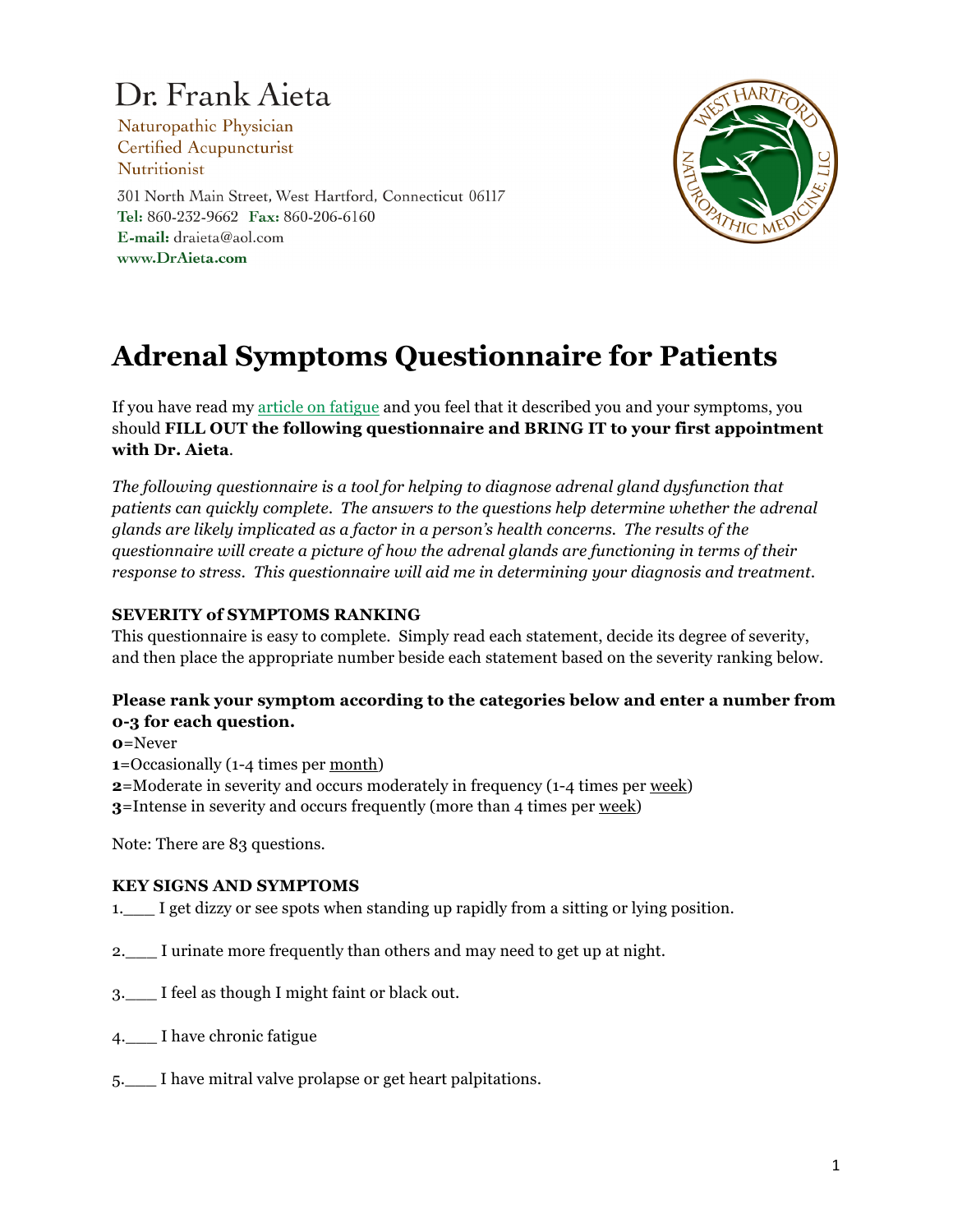- 6. I often have to force myself in order to keep going.
- 7.\_\_\_ I have difficulty getting up in the morning despite adequate sleep.
- 8. I have low energy before the noon meal (approximately 11:00 a.m.)
- 9.\_\_\_ I have low energy in the late afternoon between 3:00-5:00 p.m.
- 10. I usually feel better after 6:00 p.m.
- 11.\_\_\_ I often feel the best late at night because I get a 'second wind'.
- 12. I have trouble getting to sleep
- 13. I tend to wake early (approximately 3:00 to 5:00 a.m.) and have trouble getting back to sleep
- 14.\_\_\_ I have vague feelings of being generally unwell for no apparent reason
- 15.\_\_\_ I get swelling in the extremities, such as the ankles
- 16.\_\_\_ I need to rest after times of mental, physical, or emotional stress
- 17. I feel more tired after exercise or physical exertion, either soon after or the next day
- 18.\_\_\_ My muscles feel weak and heavy more than I think they should.
- 19.\_\_\_ I have chronic tenderness in my back near the bottom of my rib cage.
- 20. I have a weak back and/or weak knees.
- 21.\_\_\_ I have restless extremities
- 22.\_\_\_ I am allergic to many things, such as food, animals, and pollens.
- 23.\_\_\_ My allergies are getting worse.
- 24.\_\_\_ I get bags or dark circles under my eyes, which may be worse in the morning.
- 25.\_\_\_ I have multiple chemical sensitivities.
- 26.\_\_\_ I have asthma or get regular bouts of bronchitis, pneumonia, or other respiratory infections.

27.\_\_\_ I have dermatographism (a white line appears on my skin if I run my fingernail over it and persists for one minute).

- 28.\_\_\_ I have an area of pale skin around my lips
- 29.\_\_\_ The skin on the palms of my hands and soles of my feet tends to be red/orange in color.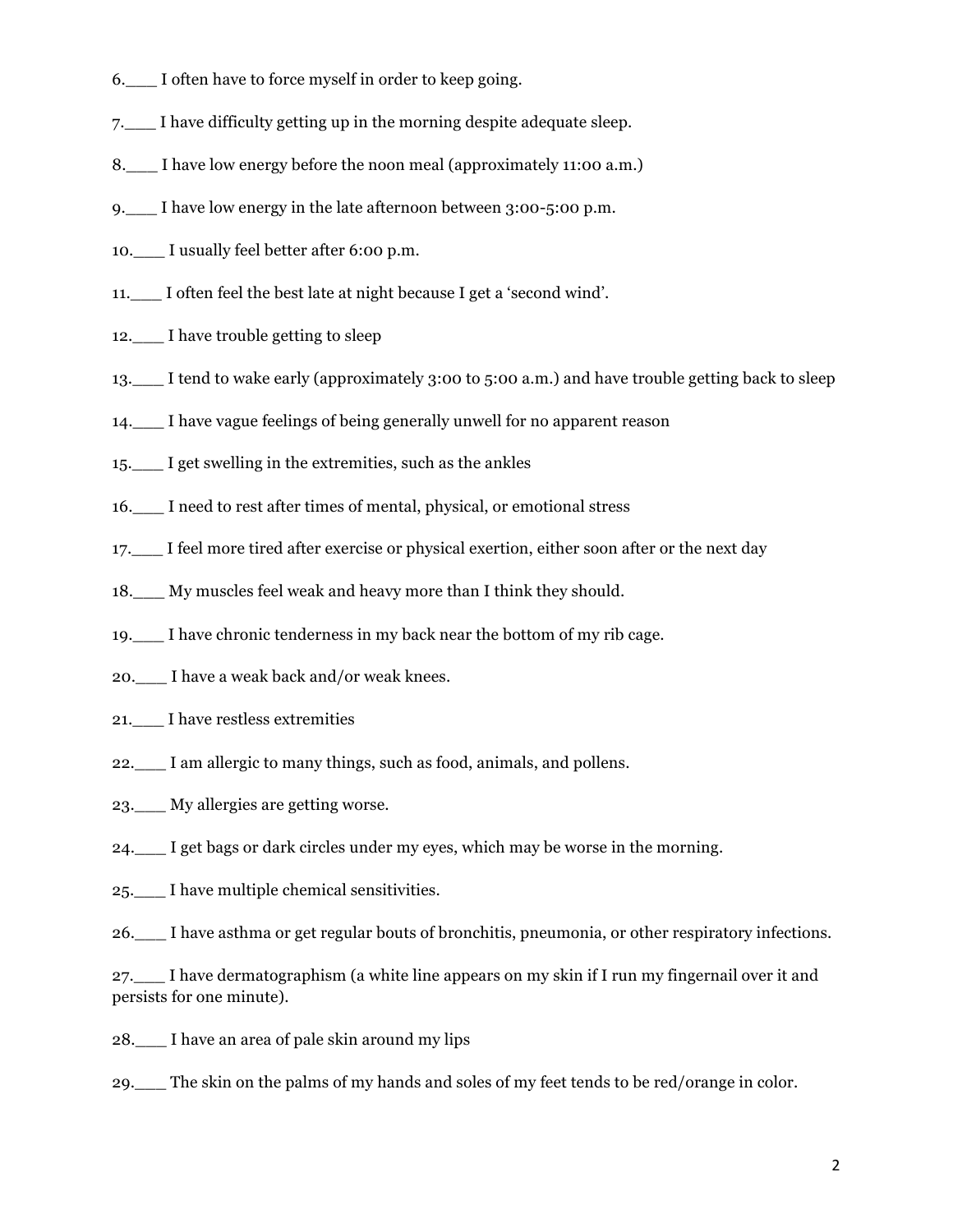- 30.\_\_\_ I tend to have dry skin.
- 31.\_\_\_ I tend to get headaches and a sore neck and shoulders
- 32.\_\_\_ I am sensitive to bright light.
- 33.\_\_\_ I frequently feel colder than others around me.
- 34.\_\_\_ I have a decreased tolerance for cold.
- 35.\_\_\_ I have Raynaud's syndrome (extremely cold hands/feet)
- 36.\_\_\_ My temperature tends to be below normal when measured with a thermometer.
- 37.\_\_\_ My temperature tends to fluctuate through the day.
- 38.\_\_\_ I have low blood pressure.
- 39.\_\_\_ I become hungry, confused, or shaky if I miss a meal.
- 40.\_\_\_ I crave sugar, sweets, or desserts.
- 41. I use stimulants, such as tea or coffee, to get started in the morning.
- 42.\_\_\_ I crave food high in fat and feel better with high-fat foods.
- 43.\_\_\_ I need caffeine (chocolate, tea, coffee, colas) to get me through the day.
- 44. I often crave salt and / or foods high in salt, such as potato chips.
- 45.\_\_\_ I feel worse if I eat sweets and no protein for breakfast.
- 46. I do not eat regular meals.
- 47.\_\_\_ I eat fast food often
- 48.\_\_\_ I am sensitive to pharmaceutical or nutritional supplements.
- 49.\_\_\_ I have taken steroid medications for a long term or at high doses.
- 50.\_\_\_ I have symptoms that improve after I eat.
- 51.\_\_\_ I tend to be thin and find it difficult to put weight on.
- 52.\_\_\_ I have feelings of hopelessness and despair or have been diagnosed with depression.
- 53.\_\_\_ I lack motivation because I do not feel I have the energy to get things done.
- 54.\_\_\_ I have decreased tolerance towards other people and tend to get irritated by them.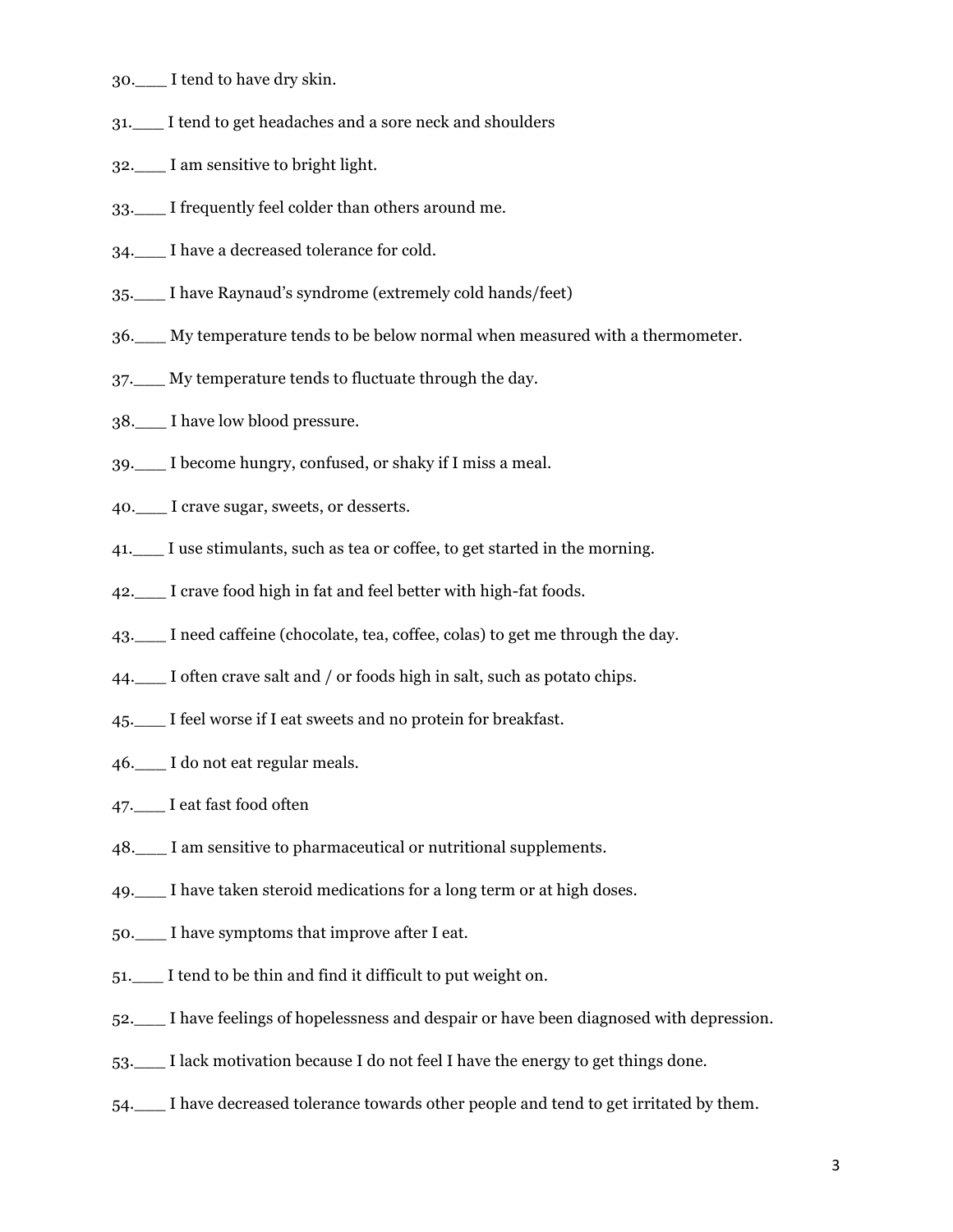- 55.\_\_\_ I get more than 2 colds or flus per year.
- 56.\_\_\_ It takes me a long time to recover from illness.
- 57.\_\_\_ I get rashes, dermatitis, eczema, psoriasis, or other chronic skin conditions.
- 58. I have an autoimmune disease.
- 59.\_\_\_ I have fibromyalgia.
- 60.\_\_\_ I have had mononucleosis or been diagnosed with Epstein Barr virus.
- 61.\_\_\_ I do not exercise regularly.
- 62.\_\_\_ I have a history of large amounts of stress in my life.
- 63.\_\_\_ I tend to be a perfectionist.
- 64.\_\_\_ My health is negatively affected by stress.
- 65.\_\_\_ I tend to avoid stressful situations for the sake of my health.
- 66.\_\_\_ I am less productive at work than I used to be.
- 67.\_\_\_ My ability to focus mentally is generally impaired.
- 68.\_\_\_ Stressful situations hinder my ability to focus.
- 69.\_\_\_ Stress causes me to become overly anxious.
- 70.\_\_\_ I startle easily.
- 71.\_\_\_ It can take me days or weeks to recover from a stressful event.
- 72.\_\_\_ I tend to get digestive disturbances when tense.
- 73.\_\_\_ I tend to get unexplained fears and phobias.
- 74.\_\_\_ My sex drive is very low or non-existent.
- 75.\_\_\_ My relationships at work and / or home tend to be strained.
- 76.\_\_\_ My life contains insufficient time for fun and enjoyable activities.
- 77.\_\_\_ I have little control over my life and I feel 'stuck'.
- 78.\_\_\_ I tend to get addicted easily to drugs, alcohol, or food.